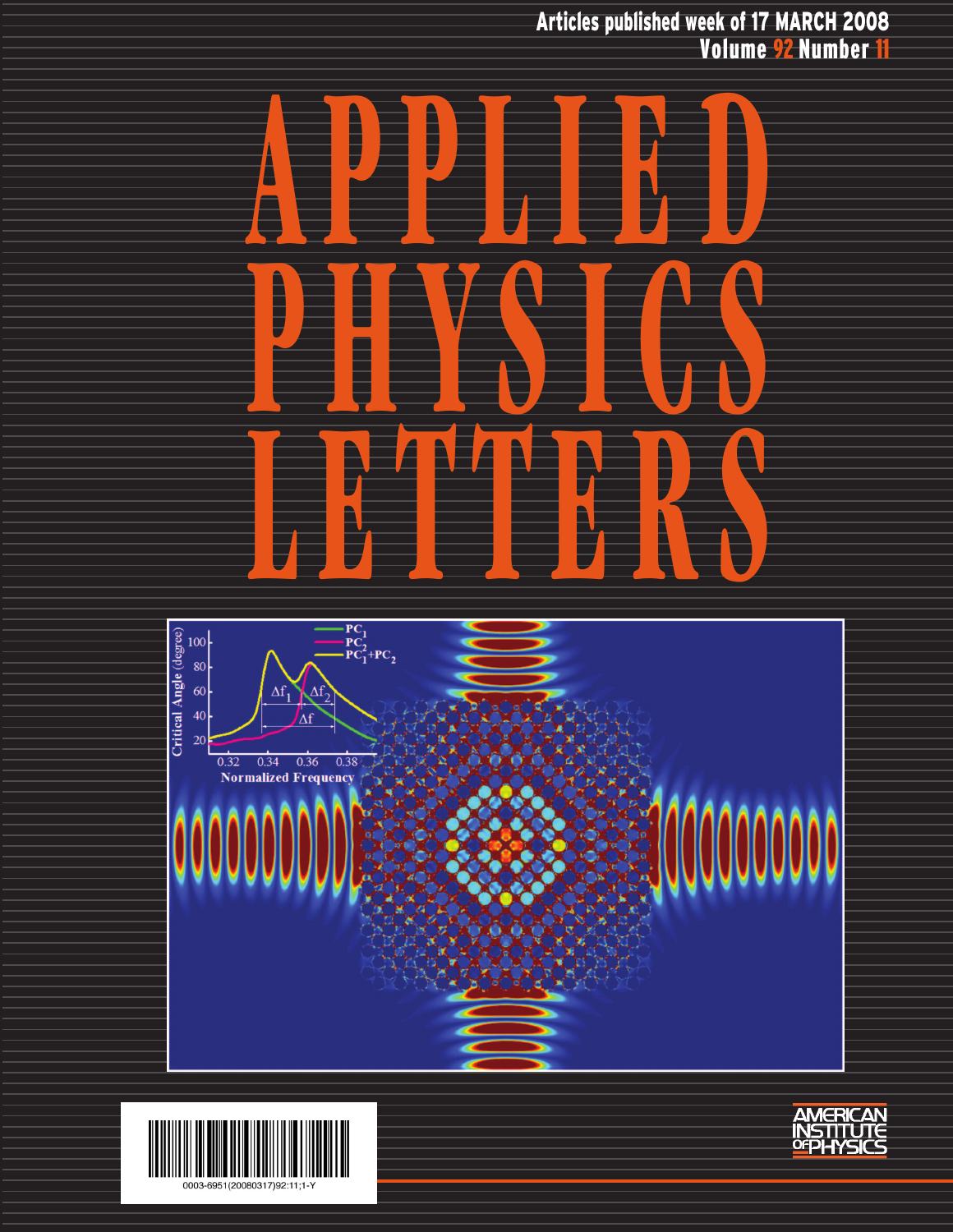## **[Wide-band acoustic collimating by phononic crystal composites](http://dx.doi.org/10.1063/1.2895019)**

Jinjie Shi, Sz-Chin Steven Lin, and Tony Jun Huang<sup>a)</sup>

*Department of Engineering Science and Mechanics, The Pennsylvania State University, University Park, Pennsylvania 16802, USA*

(Received 11 October 2007; accepted 8 January 2008; published online 17 March 2008)

We numerically investigated the collimation phenomena in phononic crystal (PC) composites, a sequenced series of PCs with the same period but different filling ratios. The plane wave expansion (PWE) method was used to obtain the band diagrams and the equal frequency surfaces of both single PCs and PC composites. The finite difference time domain (FDTD) method was then utilized to simulate the propagation of acoustic waves inside a PC composite. The results from both PWE calculations and FDTD simulations show that in comparison to a single PC, a PC composite can significantly enlarge the collimation region and realize wide-band acoustic collimation. © *2008 American Institute of Physics*. DOI: [10.1063/1.2895019](http://dx.doi.org/10.1063/1.2895019)

Photonic crystals are periodic structures that manipulate the propagation of electromagnetic waves, much like the periodic potential in a semiconductor crystal affects the motion of electrons.<sup>1,[2](#page-3-1)</sup> In the last decade, photonic crystals have attracted much interest, and many interesting phenomena (such as band gaps, negative refraction, focusing, and photon tun-neling) have been observed in these structures.<sup>3–[7](#page-3-3)</sup> Recently, it has been shown that photonic crystals can be used to achieve the collimation of electromagnetic waves at particular frequencies. $8-10$  Since traditional collimation lenses made of convex and concave lenses are bulky, expensive, and hard to fabricate, photonic crystal-based collimation lenses could prove advantageous in many applications, especially in micro-nanosystems where fabricating small-scale, convex or concave lenses is challenging.

The concept of collimation can be extended to phononic crystals (PCs), which are the acoustic analogs of photonic crystals. Numerical simulation has shown that acoustic waves within a narrow band tend to be collimated or guided into the direction in which propagation is allowed.<sup>11</sup> Recently, Qiu and Liu have numerically investigated how the resonant cavities formed by line defects in PCs affect sound collimation and signal enhancement.<sup>12</sup> These methods have paved an avenue for PC-based acoustic collimation; however, they only work within a narrow frequency band, and thus are not practical for many applications. In this letter, we present a design that is capable of achieving acoustic collimation in a wide frequency range via PC composites, a sequenced series of PCs that have the same period but different filling ratios.

The two-dimensional PCs employed were composed of rigid steel cylinders arranged in a square lattice and immersed in water. The material parameters were  $\rho$  $= 7.67 \text{ g/cm}^3$ ,  $C_L = 6.01 \text{ km/s}$ , and  $C_T = 3.23 \text{ km/s}$  for steel, and  $\rho = 1.0$  g/cm<sup>3</sup> and  $C_L = 1.49$  km/s for water.  $\rho$  is the density and  $C_L$  and  $C_T$  represent longitudinal and transverse speeds of sound, respectively. All calculations and simulations in this letter were based on the plane wave expansion $13-16$  $13-16$  (PWE) and finite difference time domain (FDTD) methods.<sup>17[,18](#page-3-11)</sup> Figure [1](#page-1-1)(a) shows the calculated band diagram of two PCs,  $PC_1$  (filling ratio FR=0.545) and  $PC_2$ 

 $(FR = 0.442)$ , using  $121 \times 121$  plane waves. The normalized frequency for the first full band gap of  $PC_1$  ranged from 0.504 to 0.650, corresponding to points  $M_1$  and  $X_2$ , respectively. As shown in Fig.  $1(a)$  $1(a)$ , the band gap of PC<sub>1</sub> in the  $\Gamma X$ orientation extends from point  $X_1$  (normalized frequency  $(2-0.333)$  to  $X_2$ . Waves in the frequency range between  $X_1$  and  $M_1$  are inhibited in the  $\Gamma X$  orientation.

The ability achieve collimation is realized at flatbands of PC structures because acoustic waves propagate perpendicularly to the equal frequency surface (EFS) of the structure, this phenomenon is described by the following equation:

<span id="page-1-1"></span>

FIG. 1. (Color online) (a) Band structure (left) and density of states (DOS, right) of square-lattice PCs composed of steel cylinders in water with filling ratios of 0.545 (PC<sub>1</sub>) and 0.442 (PC<sub>2</sub>). The frequency was normalized by  $2\pi C/a$ , where *a* is the lattice constant and *C* is the sound velocity in water. (b) and (c) are the EFS of  $PC_1$  and  $PC_2$ , respectively. The red dotted lines represent the maximum collimation points and the arrows indicate the boundaries for the collimation region at different frequencies.

**Downloaded 17 Mar 2008 to 130.203.247.165. Redistribution subject to AIP license or copyright; see http://apl.aip.org/apl/copyright.jsp**

<span id="page-1-0"></span>a) Author to whom correspondence should be addressed. Electronic mail: junhuang@psu.edu.

**<sup>92</sup>**, 111901-1 © 2008 American Institute of Physics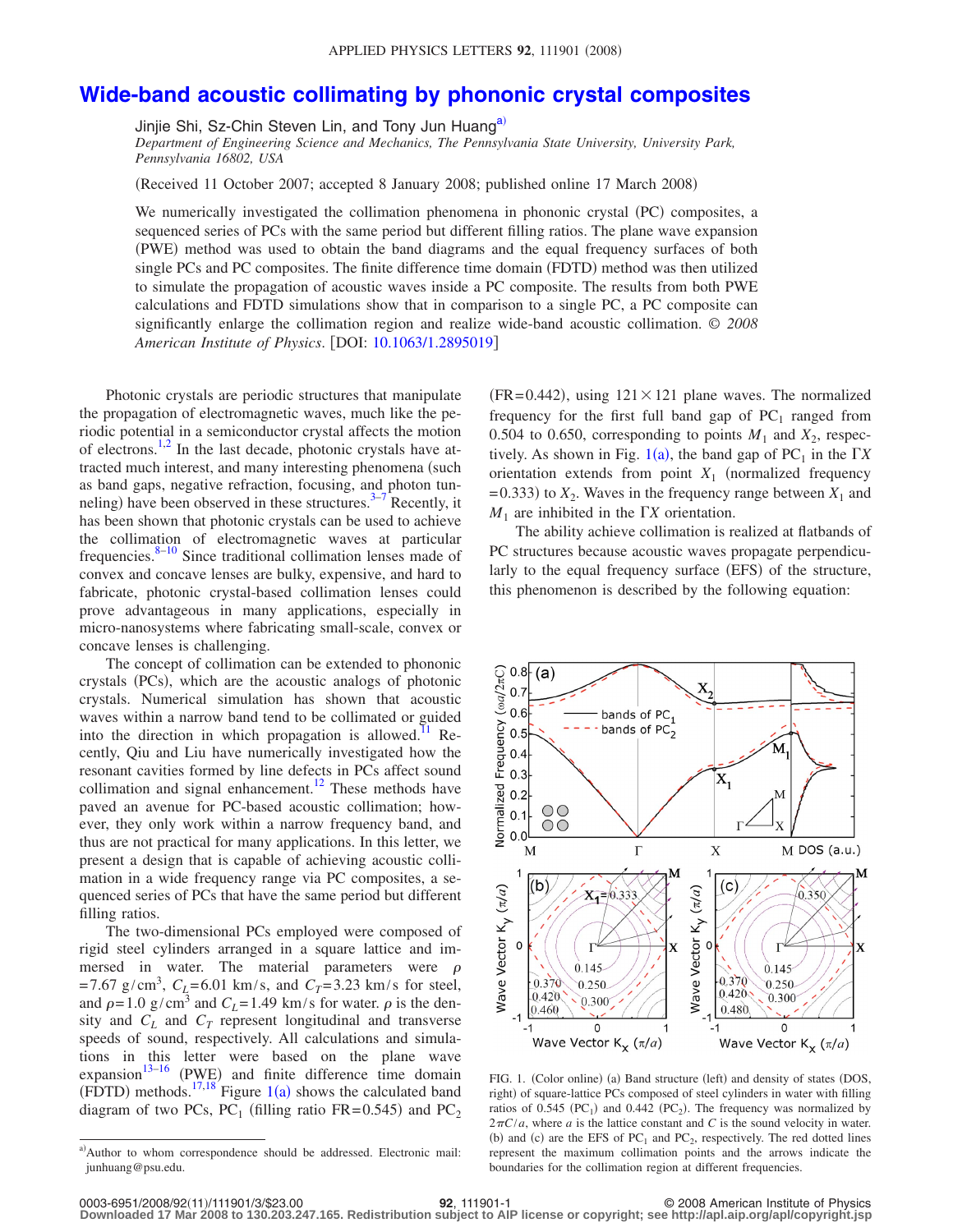<span id="page-2-0"></span>

FIG. 2. (Color online) Schematic of an acoustic collimation lens comprising two PCs of the same period but different filling ratios.

$$
v_g = \nabla_k[\omega(k)],
$$

where  $v_g$  is the group velocity,  $\omega(k)$  is the angular frequency, and *k* is the wave vector. Here we show PC structures demonstrate flatbands in a certain frequency region where incident waves collimate normal to the flatband [Figs.  $1(b)$  $1(b)$  and [1](#page-1-1)(c)]. As shown in Fig. 1(b), at point  $X_1$  in the first band of  $PC<sub>1</sub>$ , the curvature of the EFS is nearly zero. This implies that  $X_1$  is at the region of maximum collimation (indicated by black arrows at the boundaries of the collimation region), where the incident waves will be directed along the *M* orientation. Moreover, the density of states (DOS), number of the compositions of  $(k_x, k_y)$  at a certain angular frequency [Fig.  $1(a)$  $1(a)$ ], is inversely proportional to the curvature of the dispersion curve. Therefore, point  $X_1$  gives the maximum DOS, and incident waves with a range of wave numbers can be collimated at point  $X_1$ .

Although acoustic collimation can be achieved through a single PC structure, such a collimation system can only work over a narrow frequency range. As the frequency deviates from point  $X_1$ , the contour of the EFS will change into a circular geometry, and only a small portion of the EFS depicts a near-zero curvature [Figs.  $1(b)$  $1(b)$  and  $1(c)$ ]. Such circular geometries permit only waves within a certain incident angle  $\theta_c$  to be collimated, thereby limiting the use of single PC-based acoustic collimation lenses. We devised a wideband acoustic collimation lens that is composed of a series of PCs having the same period but different filling ratios (Fig. [2](#page-2-0)). When acoustic waves pass through the first PC  $(PC_1,$  $FR = 0.545$ , the incident waves within the critical angle  $\theta_{C1}$ are collimated along the  $\Gamma M$  orientation, and remain unchanged as they propagate through the second PC  $(PC_2,$  $FR = 0.442$ ). Although not collimated by  $PC<sub>1</sub>$ , the waves outside the critical angle  $\theta_{C1}$  refract toward the center (negative refraction)<sup>[19–](#page-3-12)[22](#page-3-13)</sup> as they pass through PC<sub>1</sub>. Following that, the refracted waves of original incident angle less than the critical angle  $\theta_{C2}$  ( $\theta_{C2} > \theta_{C1}$ ) will be collimated upon propagation through PC<sub>2</sub>. Therefore, the PC composite  $(PC_1+PC_2)$ provides an effective means to enlarge the critical incident angle. It serves as the basis of an acoustic collimation lens that focuses waves of a wide frequency range.

To reduce the boundary effects between  $PC_1$  and  $PC_2$ , the cylinders in both  $PC_1$  and  $PC_2$  were oriented in a similar fashion, and the last column of  $PC<sub>1</sub>$  was positioned exactly at the periodic frame of  $PC_2$  $PC_2$  (Fig. 2). In order to illustrate how a PC composite affects the collimation characteristics, we calculated the total critical angle (the maximum incident angle within which all refracted waves are less than 5° with **Downloaded 17 Mar 2008 to 130.203.247.165. Redistribution subject to AIP license or copyright; see http://apl.aip.org/apl/copyright.jsp**

<span id="page-2-1"></span>

FIG. 3. (Color online) The dependence of critical angles at normalized frequency for PC<sub>1</sub>, PC<sub>2</sub>, and PC<sub>1</sub>+PC<sub>2</sub>.  $\Delta f_1$ ,  $\Delta f_2$ , and  $\Delta f$  are the calculated collimation regions for PC<sub>1</sub>, PC<sub>2</sub>, and PC<sub>1</sub>+PC<sub>2</sub>, respectively, assuming  $\theta_c = 60^\circ$ .

respect to the  $\Gamma M$  orientation) at different frequencies for PC<sub>1</sub>, PC<sub>2</sub>, and PC<sub>1</sub>+PC<sub>2</sub> [Fig. [3](#page-2-1)]. At  $\theta_c$ =60°, the normalized frequency ranges of the collimation regions for  $PC_1$ ,  $PC_2$ , and PC<sub>1</sub>+PC<sub>2</sub> were calculated to be  $0.336 - 0.357$  ( $\Delta f_1$ ), 0.357 – 0.375 (Δ*f*<sub>2</sub>), and 0.336 – 0.375 (Δ*f*), respectively. Hence, the PC composite significantly enlarges the range of the collimation region  $(\Delta f / \Delta f_1 = 185\%$  and  $\Delta f / \Delta f_2 = 220\%$ ). We anticipate that when using a series  $(>=2)$  of PCs, the range of the collimation region can be further improved.

To verify the calculated results based on the PWE method, we employed the FDTD method to simulate the collimation phenomena of a PC composite within the collimation region  $(\Delta f = 0.336 - 0.375)$ . Figure  $4(a)$  $4(a)$  is a schematic of the PC composite used in the FDTD simulation with a point source placed in the center of the composite. The lattice constant *a* was assumed to be 8 mm, the size of the PC composite was  $30a \times 20a$ , and other parameters used in the FDTD simulations were the same as those in the PWE calculations. The simulation results [Figs.  $4(b) - 4(d)$  $4(b) - 4(d)$ ] showed clear collimation phenomena at three different normalized frequencies  $(0.340, 0.355,$  and  $0.370)$  within the collimation region.

<span id="page-2-2"></span>

FIG. 4. (Color online) (a) Schematic of the PC composite used in the FDTD simulation. Simulated wave propagation inside the PC composite at a normalized frequency of (b) 0.340, (c) 0.355, and (d) 0.370. The light region and the dark one represent weak and strong amplitudes of the displacement field, respectively. (e) Simulated wave intensity at  $x=30a$  along the *Y* coordinate indicates that most acoustic waves at frequencies within  $\Delta f$  are confined at the center region after passing through the PC composite.